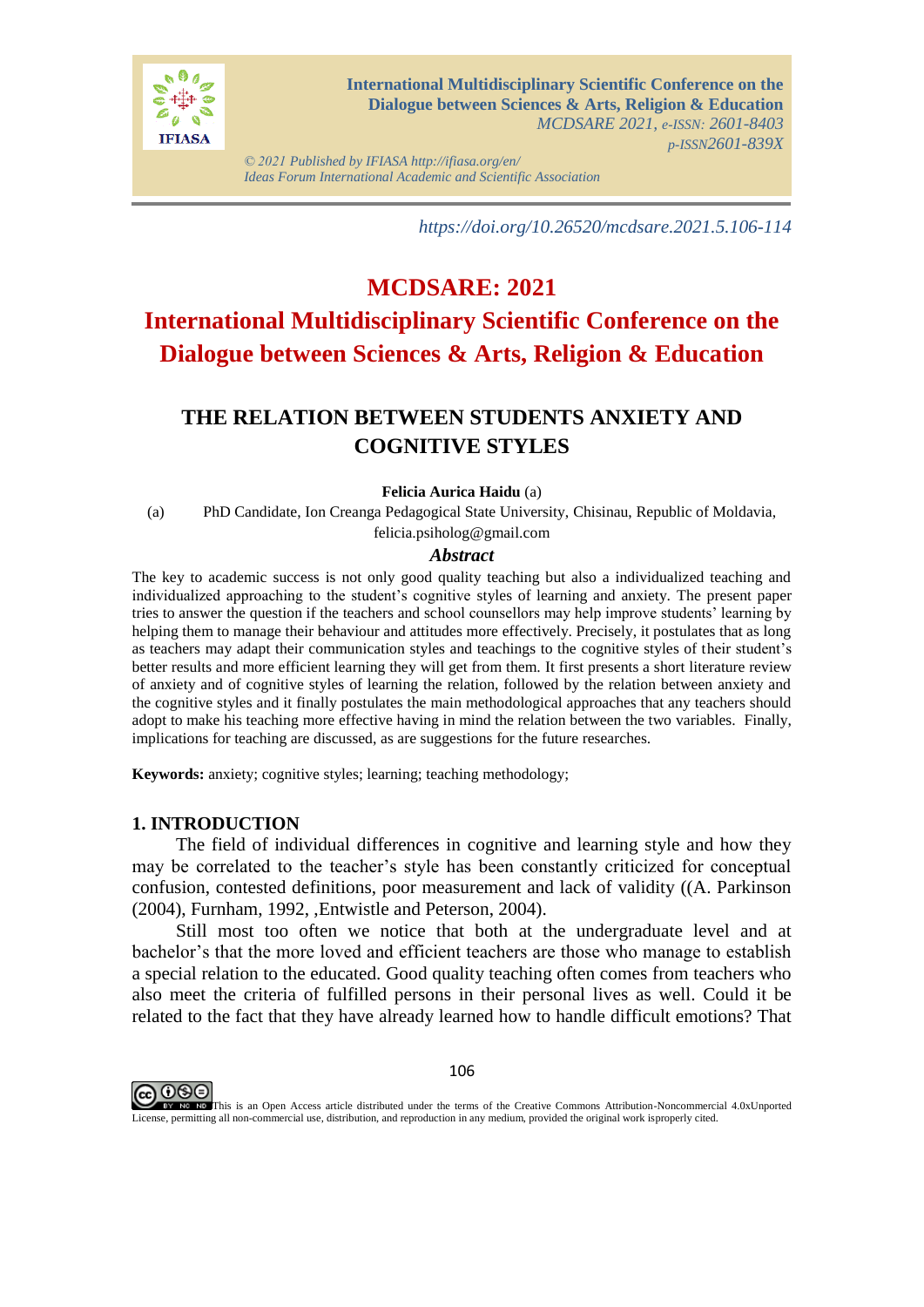they learned how to master their anxiety? Or how to direct it towards rewarding aspects of their life and personality?

The relationship between cognitive styles and learning strategies have been established by many cognitive and educational studies both in Romania and abroad (Miclea, M,1999; Patrick R.Thomas, Jacinta B.McKay, 2010.). So there is no novelty concerning the hypothesis that cognitive styles have significant influence on learners' choices of learning strategies. Likewise, the hypothesis that students learn best when instructional material matches their cognitive style no longer needs re-examination. Synthesizing style, sharpener style, field-independent style and impulsive style of cognitive styles correlate positively almost with every strategy presented in the classroom.

However, there is always the need to take into consideration other important elements in the learner's personality such as their attitudes toward learning and their level of anxiety both during the process of learning and the assessments.

The cognitive styles that have impact the learners' learning strategy choices should also be correlated to the level of anxiety of each and every learner. Psychological developments on individual learning differences envision new approaches in three specific areas: processing capacity of the students' cognitive styles and understanding the process of knowledge. These are central to the understanding of students' differences. (Richard Riding, 2002)

The quality of students learning will improve by both managing the teaching styles according to the student's cognitive styles and the management of their anxiety.

## **2. HISTORICAL PERSPECTIVE ON ANXIETY**

#### **2.1.Anxiety in psychoanalytic vision**

In psychology, the concept of *anxiety* was introduced by psychoanalysts and psychiatrists who examined anxiety as an innate personality trait, as an initial state characteristic of a person.

The term "anxiety" was first used in 1895 by Sigmund Freud, who gave a comprehensive description of the theory of anxiety. In his view, anxiety would be the signal of danger addressed to the Self, that is, to the conscious personality, which can react by appropriate measures or by mobilizing its defence mechanisms. (Freud, 2004, 658).

In his 1923 book "Anxiety Problems," Freud describes anxiety as an emotional state with two distinct aspects: a specific note of discomfort and a motor determinant, both felt, experienced by the subject.

Anna Freud (2002) stated that anxiety is a state without object of waiting for an indeterminate danger (Freud, 2002, 210).

W. Reich continued the work of the two, defining anxiety as an obstacle to the contact of this energy with the outside world, which creates "muscle fixations", distorts and destroys sensitivity. (Reich, 1938, p.176). In this way, W. Reich introduces an important aspect in the description of the phenomenon of anxiety, namely stiffness, "muscle fixation (tension)", refusal to perform the activity by blocking the organs of the body.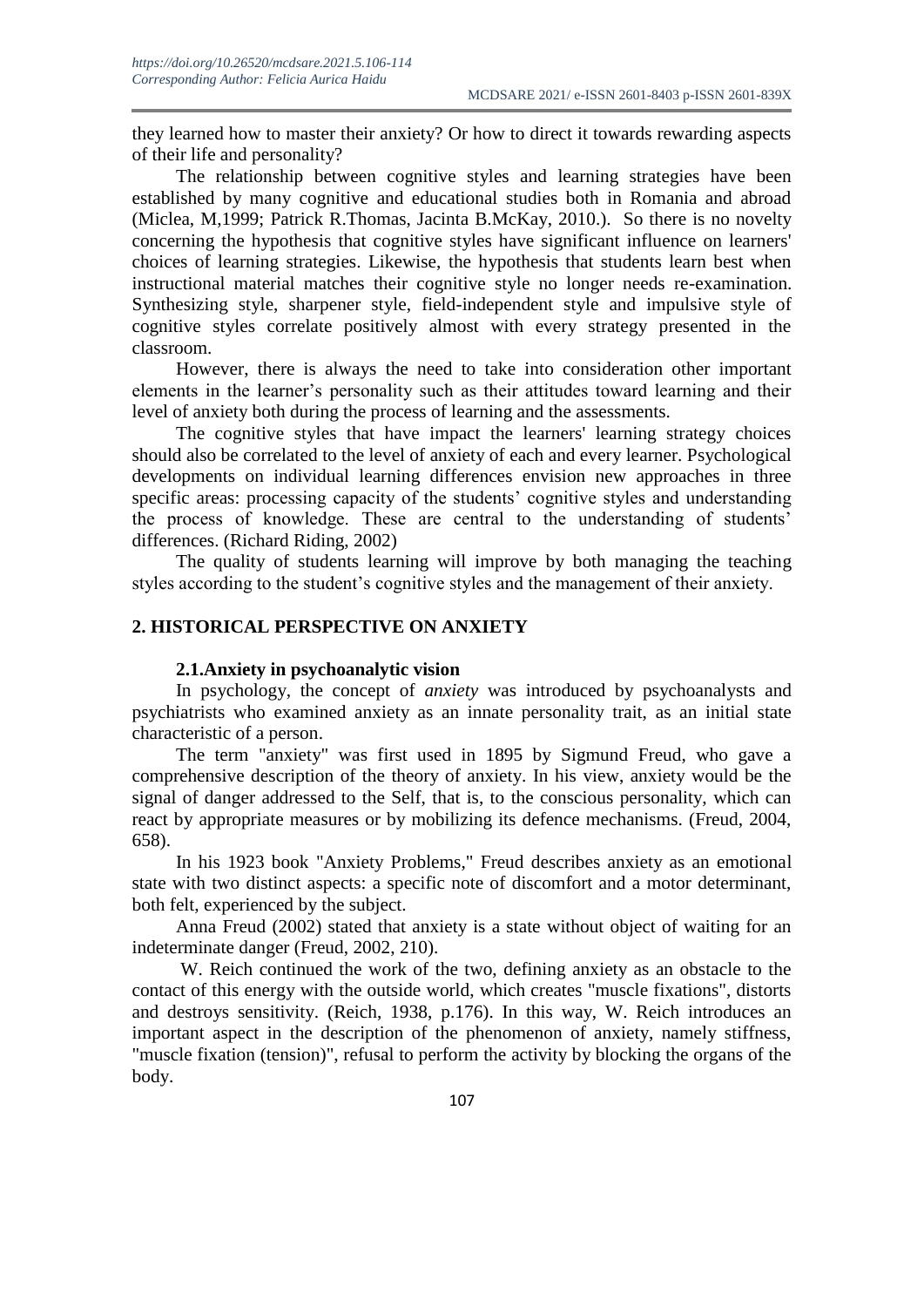In A. Adler's view, anxiety arises in connection with the need to restore the lost social emotion when the social entourage places certain tasks in front of the individual. Even when the task is very easy, the person perceives it as a check on his integrity, which leads to an emotional reaction and a strong tension when it is performed.

#### **2.2. Anxiety in Neo-Freudian vision**

Karen Horney (1998) uses the term anxiety as synonymous with "fear," believing that there is a connection between anxiety and fear. She believes that both are, in fact, emotional reactions to a danger and both can be accompanied by physical sensations, such as sweating, violent palpitations, which can be so strong that an instantaneous and intense fear can lead to death.

Anxiety is a proportionate reaction to the hidden and subjective danger. She concluded that anxiety is the dynamic center of all neuroses, the main source of anxiety being not sexual impulses as S. Freud claimed, but hostile impulses. (Horney, 1998, p.216).

Erich Fromm (2004 points out that anxiety is caused by alienation, which is related to the fact that man perceives himself as a separate personality feeling helpless in the face of the forces of nature and the forces of society. The solution to this problem, according to E. Fromm, can be achieved through the various types of love that exist between people. (E. Fromm, 2004).

#### **2.3. Behavioral approach to anxiety**

James Watson defines anxiety as a reaction to conditioned fear, an acquired tendency. Starting from the main task of behaviorism "to be useful to practice", Watson exposes in his works not only theoretical theses, but also some advice to teachers and parents on ways to combat anxiety. (Watson, 1919,167).

Edward Tolman (1886-1959) makes a critical analysis of G. Watson's ideas, considering them boundless and introduces a series of intermediate values (heredity, impulses, physiological, maturity, thinking), in the formula  $S \rightarrow R$ . Thus according to him Tolman, human behavior is seen to be much more complex, directed by certain goals and determined by previous experiences (Tolman, 1938, 41).

## **2.4. Anxiety from the perspective of Gestalt psychology**

(Fritz) Perls considers anxiety to be the rupture between "now" and "then"; it forces man to plan, to repeat his future. This not only confuses him to become aware of the present but also destroys the openness to the future, which is necessary for spontaneity and development.

#### **2.5. The cognitive and humanistic approach to anxiety**

George Kelly considers that anxiety is the awareness of the fact that the event with which man encounters. According to G. Kelly, anxiety is the result of awareness of existing constructs, which cannot be used to predict all the events that man encounters. Anxiety arises when a person becomes aware that, in principle, he does not have adequate constructs with which to interpret events, namely the inability to predict (predict); they determine the appearance of lack of defence, of helplessness, of weakness (Kelly, 1955, p.344).

Carl Rogers (1980) considered that the source of anxiety is the encounter of the subject with an experience which, if it is conscious, can threaten man's conception of himself. (Rogers, 1980, 237).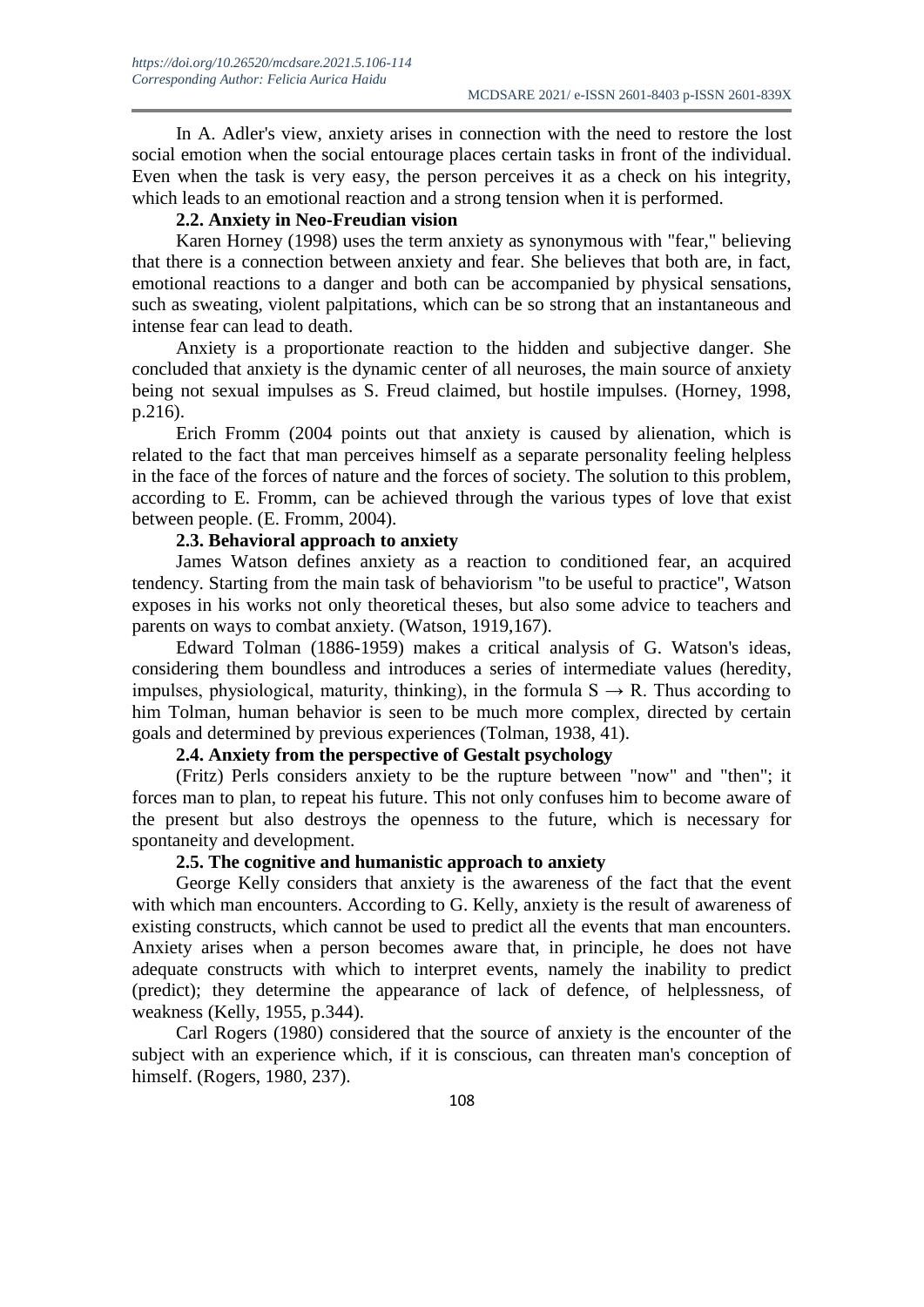For Rollo May (1966), a classic of humanistic-existential psychology, the key word in understanding anxiety is the threat to the values of the individual. (May, 1966, .425).

It is important to note that from the perspective of cognitive and humanistic psychology, the concept of anxiety is radically different from that of psychoanalysis, where anxiety is defined as a consequence of unconscious conflicts and repression of instinctual energy.

Analysing the concepts of anxiety described above, we conclude that in all psychological currents there are two ways of defining anxiety, namely: anxiety is seen as a primary characteristic of man and as a reaction to the hostile (hostile) outside world.

If the anxiety comes from the inferiority complex, then the person who relives it has a motivation that is not related to the current situation. Another conception of A. Adler's theory is that anxiety is more often determined by those tasks that endanger the self-esteem of the individual (Adler, 1996, 275).

As stated by R. Feldman (1993), anxiety states not only have a dysfunctional effect on the mental life of the individual, but can also positively influence motivation and performance. But when anxiety arises and becomes chronic without any external justification, we can speak of a mental problem.

### **3. ACADEMIC ANXIETY OF STUDENTS**

In this sense, academic anxiety is the reaction of students to different learning situations, knowledge acquisition, testing, examination, etc. This reaction manifests itself in two dimensions: cognitive and emotional.

Academic anxiety is a spectrum of manifestations, in which there is excessive fear, negative cognitions in relation to some academic situations. People with a high level of academic anxiety are very sensitive and not very resistant to anxious stimuli.

Therefore, anxiety as a personality trait to react to threats and danger and as a state related to a certain context or situation manifests itself differently over a limited time, being determined by several internal and external factors, which can be structured in two categories:

1) the category of biological factors;

2) the category of social-psychological factors.

The factors in the first category are represented by the native biological predispositions that influence the appearance of anxiety. For example, high parental sensitivity can be genetically transmitted to children.

The second category of factors that determine the appearance of anxiety are the social psychological ones. This category includes all the socio-affective, socio-cultural and educational factors within the human groups in which the person must be integrated or of which he is a part. From this category of factors we highlight: the factor of the academic environment, the factor of the complexity of the training, the relational factor.

Academic anxiety, therefore, is related to students' reaction to different learning situations: knowledge acquisition, testing, examination, academic assessment, and so on.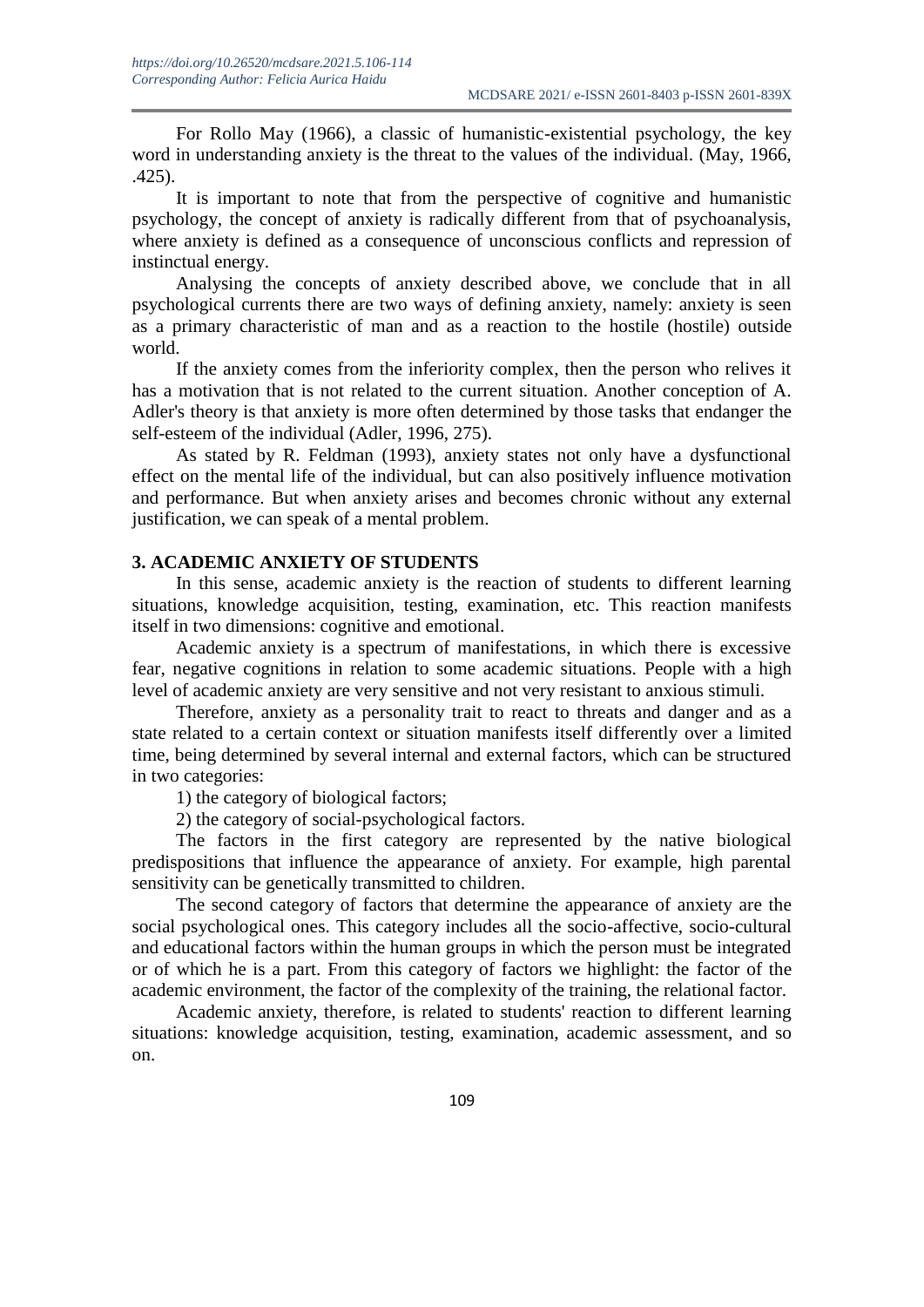## **4. THE RELATIONSHIP BETWEEN ANXIETY AND COGNITIVE LEARNING STYLE**

Anxiety is an exaggerated mobilization of mental energy and is part of the fundamental emotional reactions of man, as well as depression and suffering.

The fundamental feeling of anxiety is fear. This fear is a natural reaction to a real danger, but anxiety is the fear of an imaginary danger, being defined by specialists as a diffuse fear, without a well-defined object.

If fear teaches you to be careful, anxiety teaches you to be avoidant. Hence an essential idea about the nature of anxious behaviours, namely that they are learned, not innate. Due to this, anxious behaviours respond very well to short-term cognitivebehavioural therapies.

What needs to be remembered is that these anxious behaviours are learned so that they can be successfully addressed through cognitive-behavioural interventions and can disappear within a few months of the start of the intervention. The anxious person will learn to manage his fear by assigning it appropriately to each "obstacle" starting from an improved self-image with the help of therapeutic techniques, well defined but realistic.

The question arising here is the following: how can a professor correlate the students 'anxiety to their learning style? Is this the duty of the student only or should each teacher perceive and help some students manage their anxiety better? If the answer is affirmative, then the academic stuff should be:

-expecting and managing anxiety (detecting anxious students)

-familiar with cognitive learning styles (simple and practical methods available to any teacher)

-aware of the relationship between anxious factors and learning ability

Specific psychological and educational intervention programs regarding the reduction / regulation of academic anxiety in students should normally be found at Career Counselling and Guidance Center of each university.

From the perspective of establishing the interaction between academic anxiety and cognitive style, we opted for the classification of cognitive styles by P. Honey and A. Mumford (2000):



Honey and Mumford's Learning Cycle linked with learning styles – Honey, P. & Mumford, A. (1995). *Using your learning styles*. Maidenhead: Peter Honey Publications Ltd.p. 17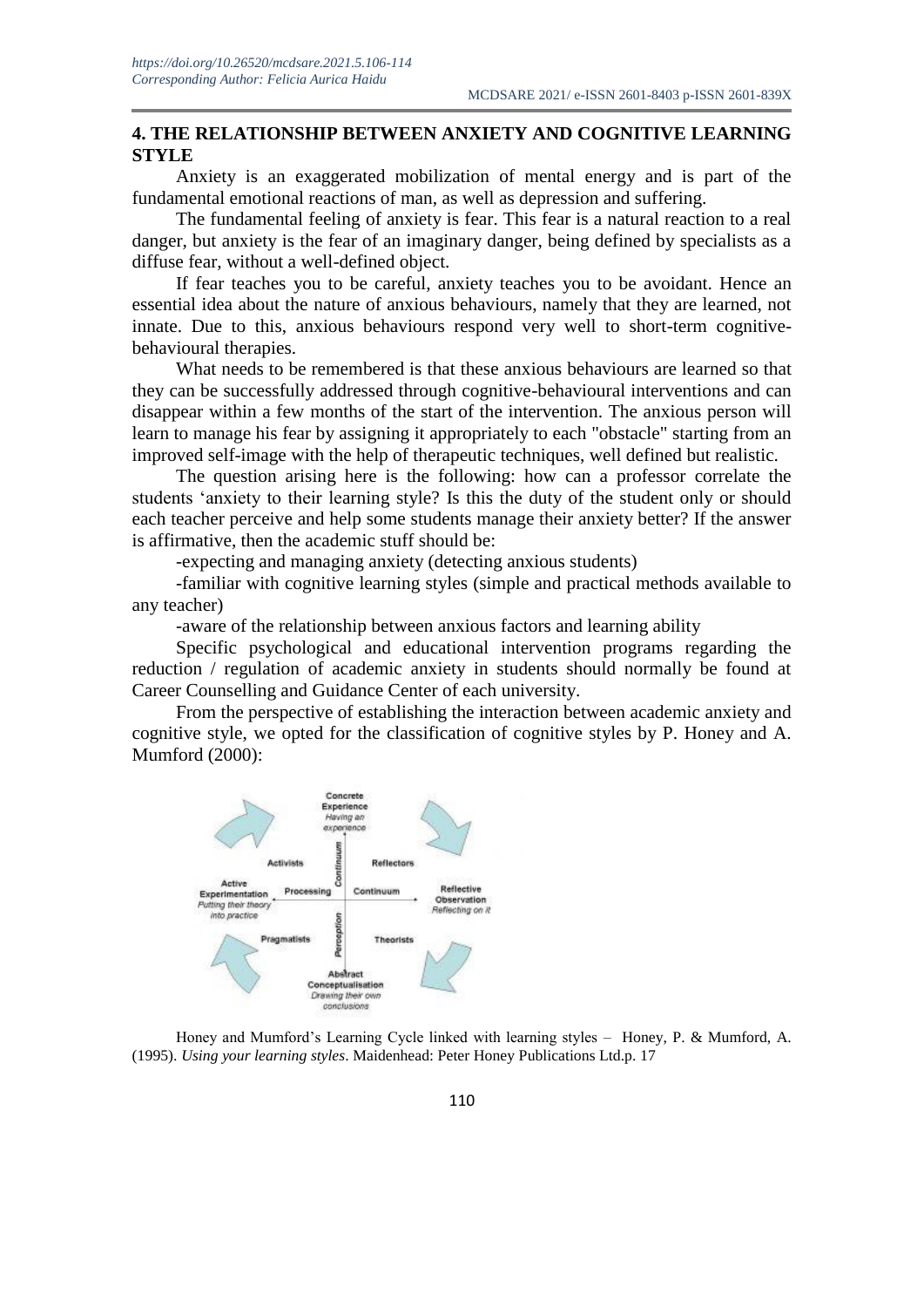*Active cognitive style.* Students prefer to be attentive, to act, they are well prepared for different types of activities. Their strengths are: initiative and activism. Usually, students in this category are extroverted and impulsive.

*Reflexive cognitive style.* Students with this style prefer to be prepared for classes, they like to analyze, to appreciate the results of their own activity, but also that of others. The strong point - adequate self-assessment and forecasting the necessary actions in the future.

*Theoretical cognitive style.* Students with this cognitive style have a high level of abstract thinking, show abilities of analysis, synthesis, conclusion, etc. These students are less impulsive and show a tendency toward optimal reflexivity.

*Practical cognitive style.* Students with this cognitive style have a pragmatic thinking, are prone to practical activities, are afraid of theoretical tasks. They are flexible in relation to practical and rigid activities in relation to the theoretical ones.

An understanding of Learning Styles theory may encourage learning facilitators/extension professionals to utilise a broader range of learning strategies – therefore providing for all learners through a more diverse learning experience. This increases the potential for more comprehensive learning.

The profile of the student with a high level of anxiety in relation to his cognitive and learning styles may look like the following:

 $\Box$  Rigid thinking

 $\Box$  exaggerated emotional reactions

- $\Box$  emotional instability
- $\Box$  Frustration
- nervousness
- $\Box$  low self-assertion
- $\Box$  lack of self-confidence
- $\Box$  low level of motivation
- $\Box$  exaggerated reflection

Each learner ought to understand their own learning style and seek out opportunities to learn in their learning style. But they should also develop their learning capacity in other styles to become a more well-rounded learner. This along with the proper management of their negative emotions will increase versatility in learning situations. So it is not only the professor's task to help them manage both their learning styles and anxiety but theirs as well.

## **5. METHODOLOGICAL INTERVENTIONS THAT VALUE THE RELATIONSHIP BETWEEN ANXIETY AND COGNITIVE STYLE**

The methodological interventions regard the following:

- 1. Heuristic conversation
	- asking questions
	- answering questions
	- producing and implementing innovations
- 2. Problematization
	- creating problematic situations
	- solving problematic situations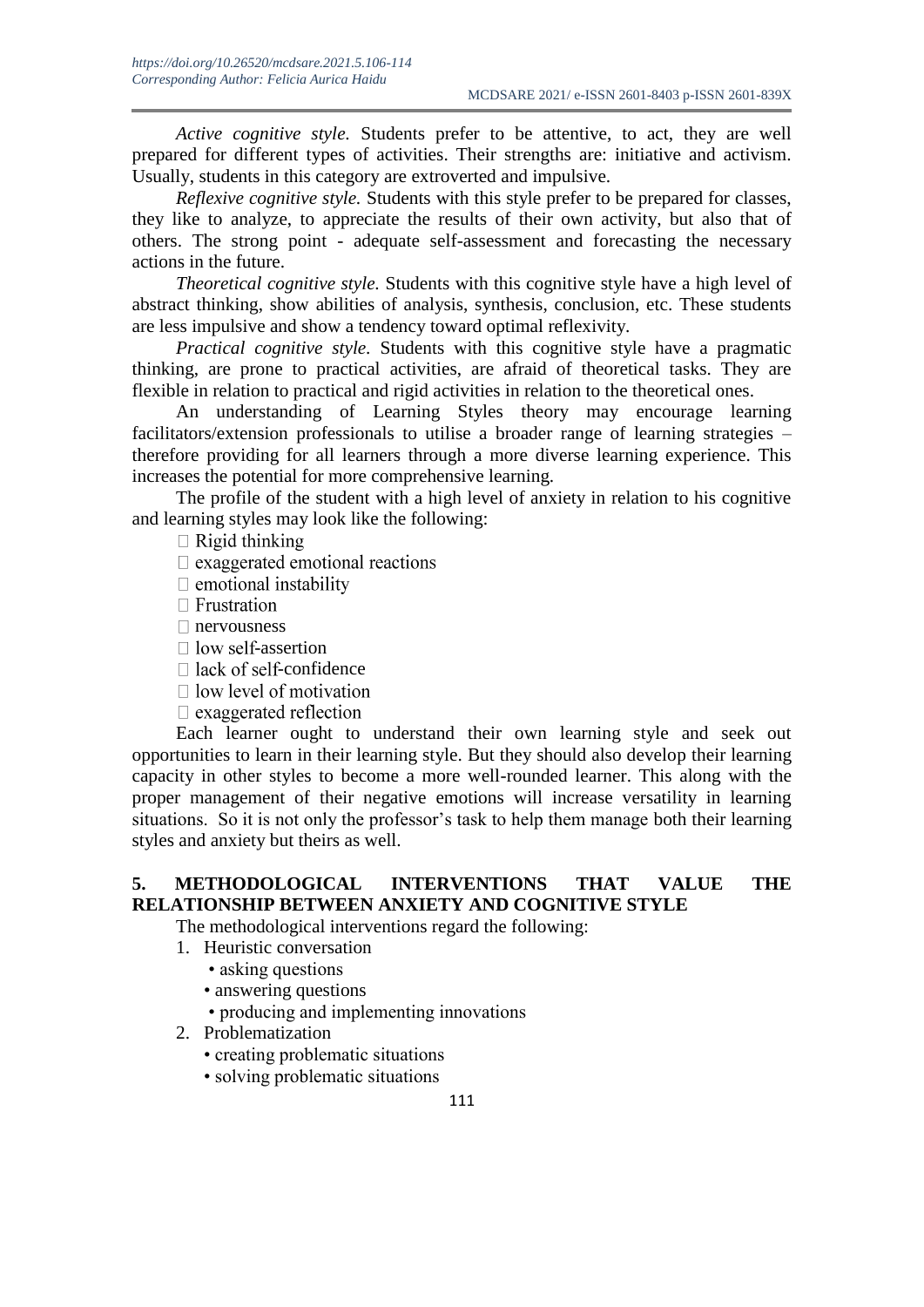- solving problem-situations
- 3. Brainstorming
	- brainstorming
	- debates
	- conversations
- 4. Case study
	- case analysis and debate
	- case research
	- proposing new solutions
- 5. Modelling
	- modelling learning contexts
	- modelling processes and outcomes
	- making decisions
- 6. Investigation
	- individual activity
	- induction
	- deduction
	- analogy
	- trial and error
- 7. The project
	- elaboration of projects
	- analysis and presentation of projects
	- appreciation of projects
- 8. Demonstration
	- analysis
	- synthesis
	- analogy
	- conclusion
- 9. Observation
	- direct
	- indirect
	- anxiety management tools

Capitalizing on the tools directly oriented towards the formation of reasons for learning also include:

- 1. Involvement of students in setting learning objectives / goals. How?
	- progressive setting of objectives;
	- individualization of objectives according to one's own personality;
	- prioritization of objectives;
	- monitoring progress towards objectives.
- 2. Building positive expectations and self-confidence. How?
	- supporting cognitive activities by expanding the area of information, interests;
	- development of independent thinking, intellectual courage, correctness.

3. Awareness of the essence and value of the task, perception of the connection between the current task and future professional problems. How?

• planning how to solve tasks;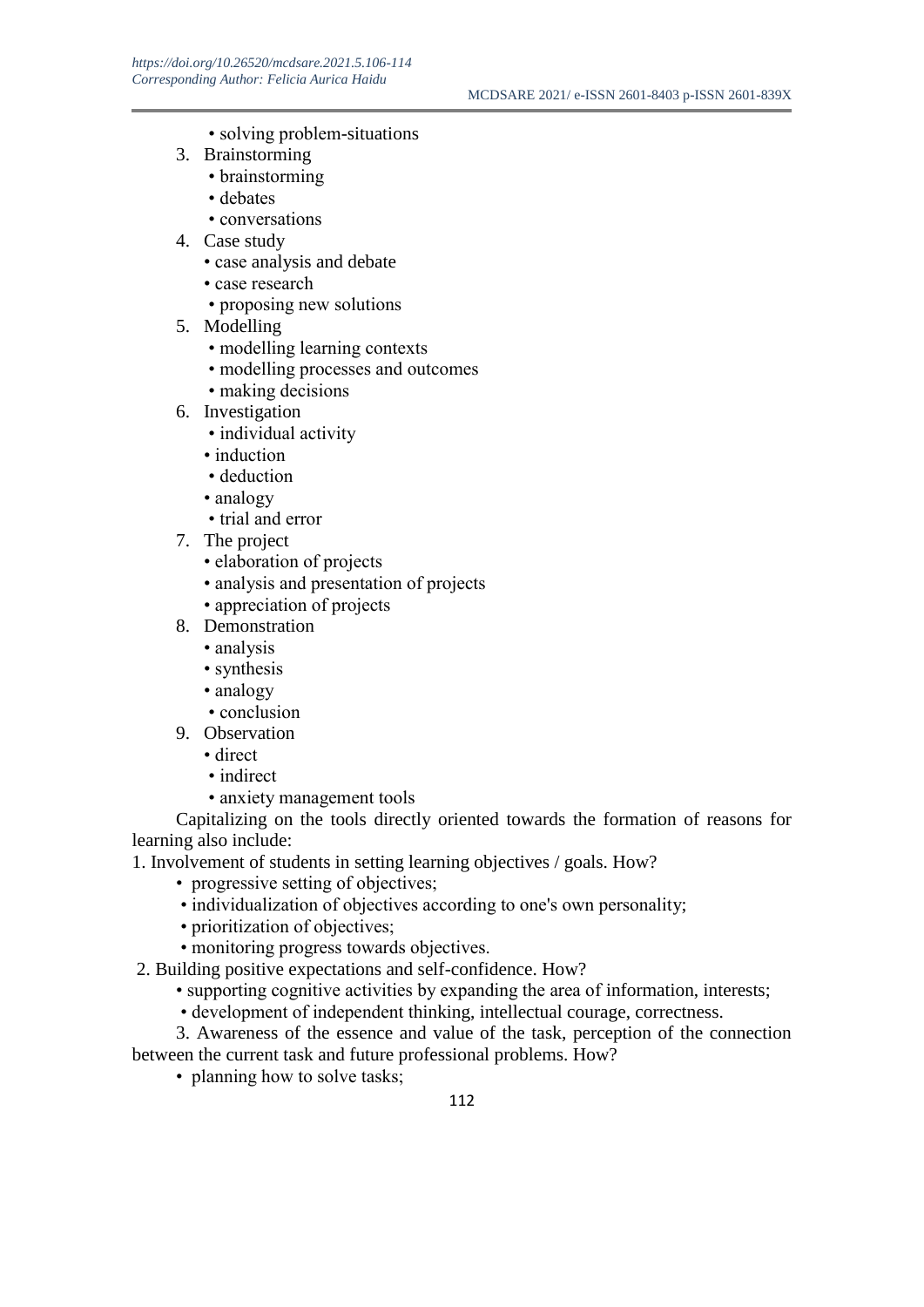• differentiation of tasks by difficulty categories;

• use of positive feedback techniques

• creating an additional relational motivation.

4. Self-assessment. How?

• highlighting the progress made in each area of the learning act

5. Developing the feeling of self-efficacy, knowing one's own cognitive processes and regulating them. How?

• knowledge of one's own cognitive styles;

Teachers need to become aware of their students 'learning styles so that they are more empathetic toward their students' learning (Smith 2002).

• self-confidence:

• continuous self-assessment

The professor, through his / her own teaching-evaluation styles, must involve the students in accomplishing the problem-tasks, varied and attractive tasks. She/he needs to capitalize on and improve communication styles with students, taking into account their cognitive styles, but also the level of manifestation of academic anxiety.

Another important need of the academic stuff is to know and work individually with students with high levels of anxiety in the problem group

Finally, the creation of institutional centers for psychological counselling of students from the perspective of regulating and reducing academic anxiety is a fundamental step for each university.

Other important steps may include changes and initiatives around educational environment, curriculum and enhancing the collaboration with psychologists and other trainers:

• Adoption and application in practice by psychologists and university teachers of the proposed mechanism for regulating and reducing academic anxiety in students.

• Reviewing the university curriculum from the perspective of training psychologists in order to achieve motivational and reflective (psychological) valences to regulate and reduce academic anxiety in students.

• Application of psychological and educational mechanisms to regulate and reduce academic anxiety in students in special training, in the process of continuing education of psychologists, educators, teachers.

• Inclusion of students in research on the issue of academic anxiety at the level of bachelor's and master's theses

#### **7. CONCLUSIONS**

The university teacher need to become aware of their students' learning styles so that they are more empathetic toward their students' learning.

Not all students favour the same way of learning and they do not have the same personality traits; there are individual differences in managing the symptoms of anxiety and in the learning processes as well.

Each learner ought to understand their own learning style and seek out opportunities to learn in their learning style. But they should also develop their learning capacity in other styles to become a more well-rounded learner. This increases versatility in learning situations.